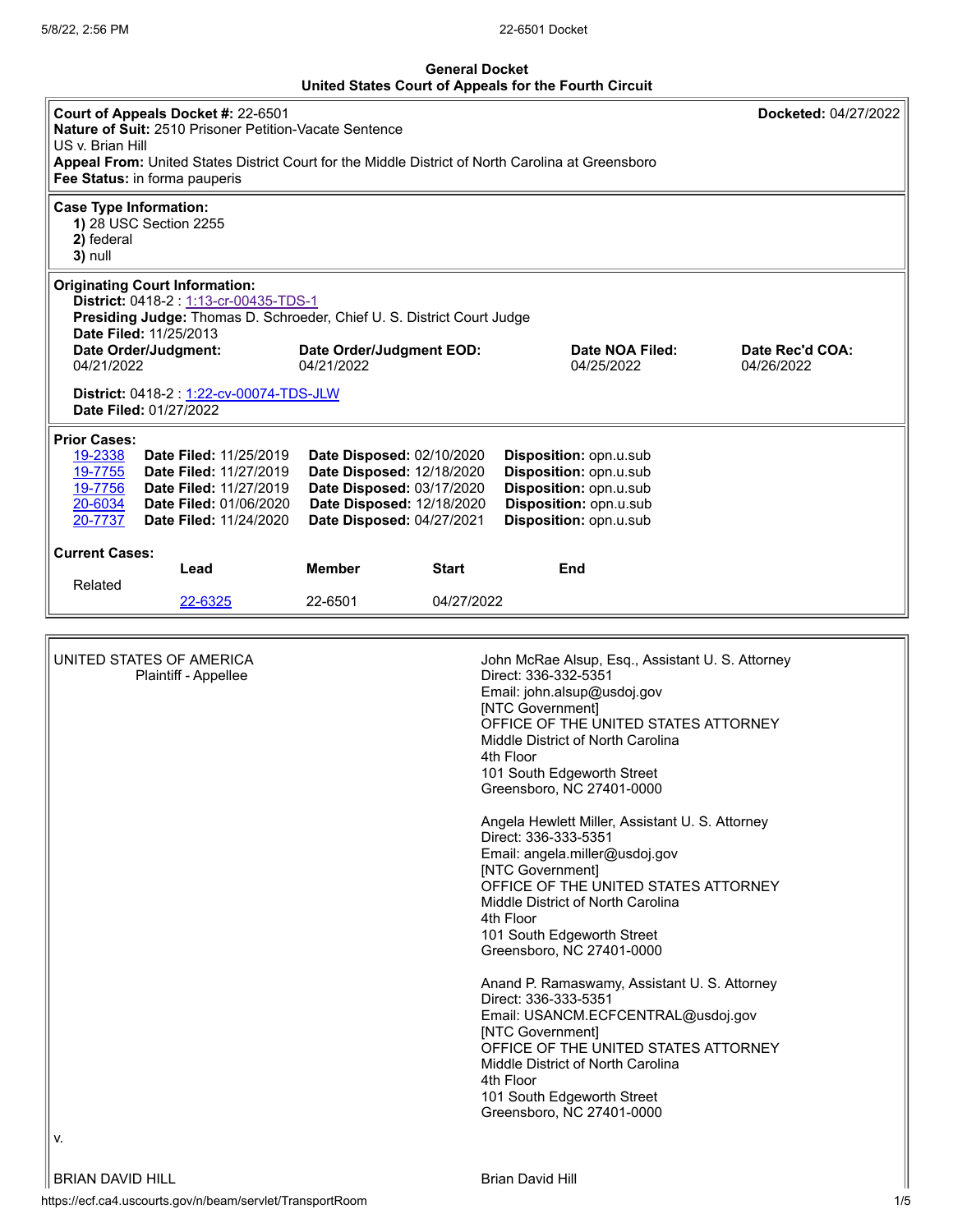5/8/22, 2:56 PM 22-6501 Docket

Defendant - Appellant **Direct: 276-790-3505** [NTC Pro Se] Apt. 2 310 Forest Street Martinsville, VA 24112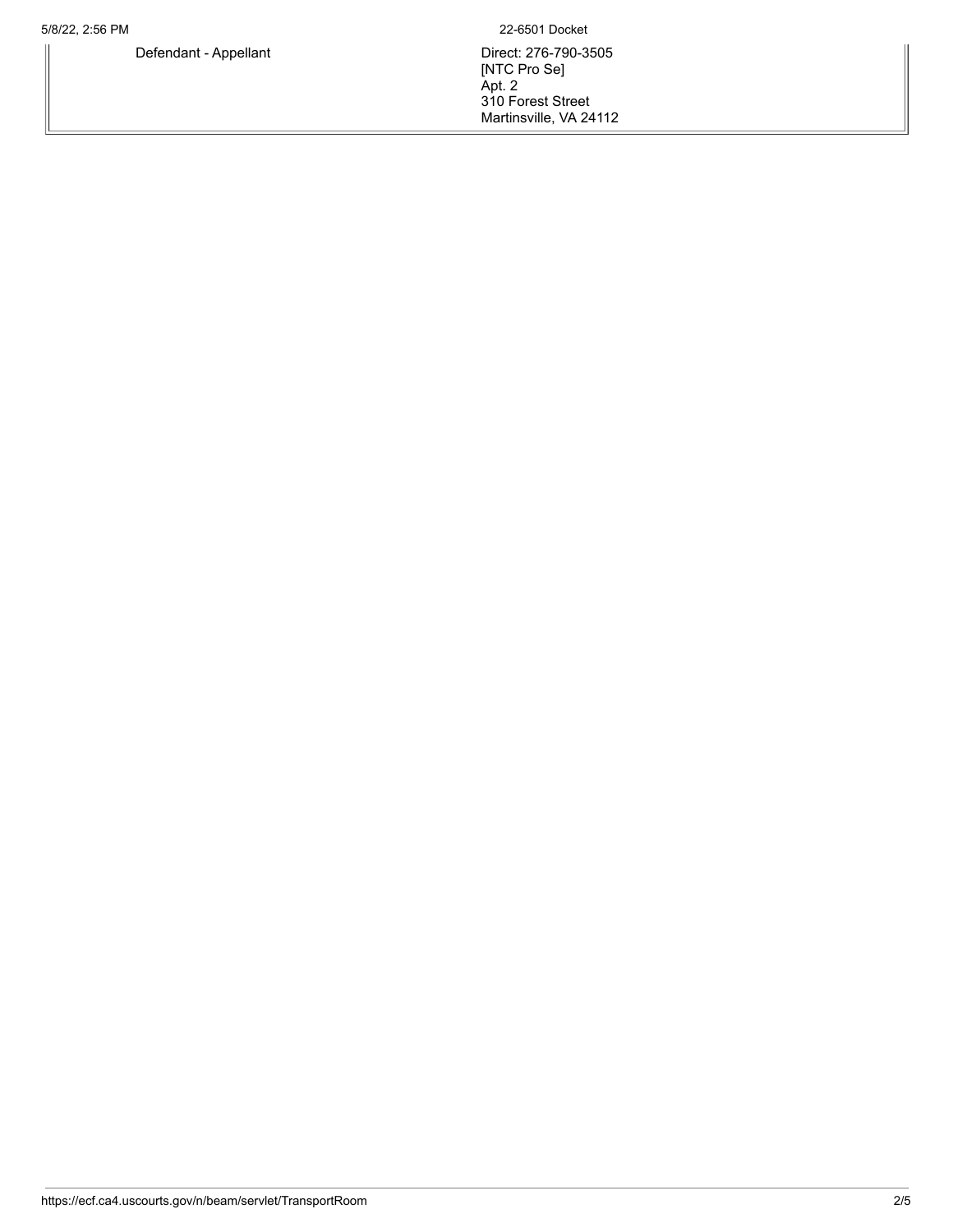| UNITED STATES OF AMERICA |  |  |  |
|--------------------------|--|--|--|
| Plaintiff - Appellee     |  |  |  |
| V.                       |  |  |  |
| <b>BRIAN DAVID HILL</b>  |  |  |  |
| Defendant - Appellant    |  |  |  |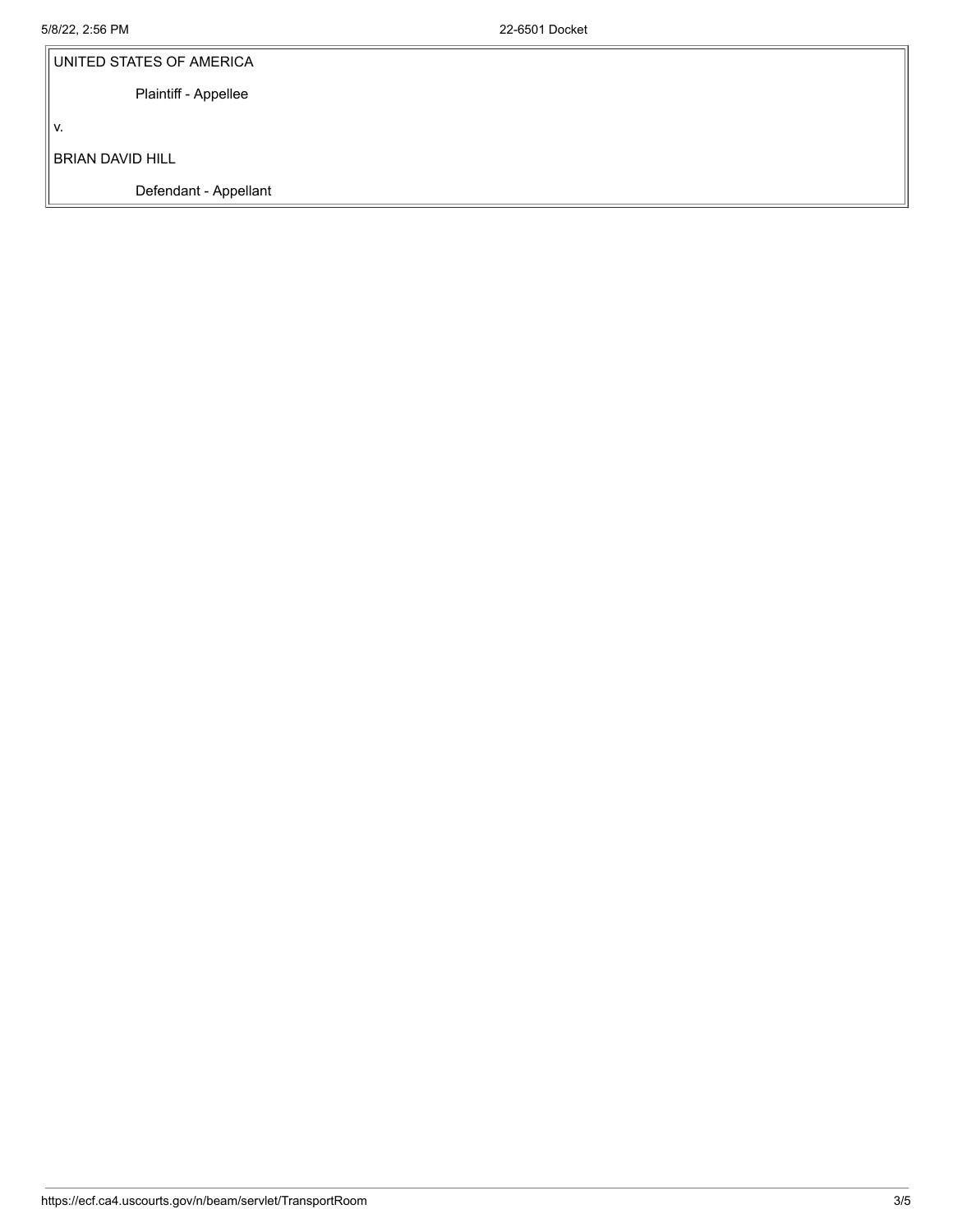$\overline{1}$ 

| 04/27/2022 | 1 pg, 58.04 KB                     | 2255 case docketed. Originating case number: 1:13-cr-00435-TDS-1,1:22-cv-00074-TDS-JLW. Date notice<br>of appeal filed: 04/25/2022. Case manager: KHancock. Did district court rule on COA? No. [1001153049]<br>[22-6501] KH [Entered: 04/27/2022 11:58 AM] |
|------------|------------------------------------|-------------------------------------------------------------------------------------------------------------------------------------------------------------------------------------------------------------------------------------------------------------|
| 04/27/2022 | $\overline{2}$<br>12 pg, 216.95 KB | INFORMAL PRELIMINARY BRIEFING ORDER filed. Mailed to: Brian David Hill. [1001153064] Informal<br>Opening Brief due 05/23/202.[22-6501] KH [Entered: 04/27/2022 12:04 PM]                                                                                    |
| 04/27/2022 | -3<br>1 pg, 90.59 KB               | RECORD requested from Clerk of Court [1001153065]. Due: 05/11/2022. [22-6501] KH [Entered:<br>04/27/2022 12:07 PM]                                                                                                                                          |
| 04/29/2022 | $\boldsymbol{\Lambda}$             | ASSEMBLED ELECTRONIC RECORD docketed. Originating case number: 1:13-cr-00435-TDS-1,1:22-cv-<br>00074-TDS-JLW. Record in folder? Yes. Record reviewed? Yes. PSR & SOR included? Yes - only PSR.<br>[1001154834] [22-6501] KH [Entered: 04/29/2022 02:55 PM]  |
| 04/29/2022 | $\Box$ 5<br>1 pg, 91.16 KB         | PARTIAL RECORD requested from Clerk of Court. [1001154835] Due: 05/02/2022 [22-6501] KH [Entered:<br>04/29/2022 02:55 PM]                                                                                                                                   |
| 05/02/2022 | - 6<br>66 pg, 31.53 MB             | INFORMAL OPENING BRIEF by Brian David Hill. [1001157656] [22-6501] KH [Entered: 05/05/2022 11:57<br>AM]                                                                                                                                                     |